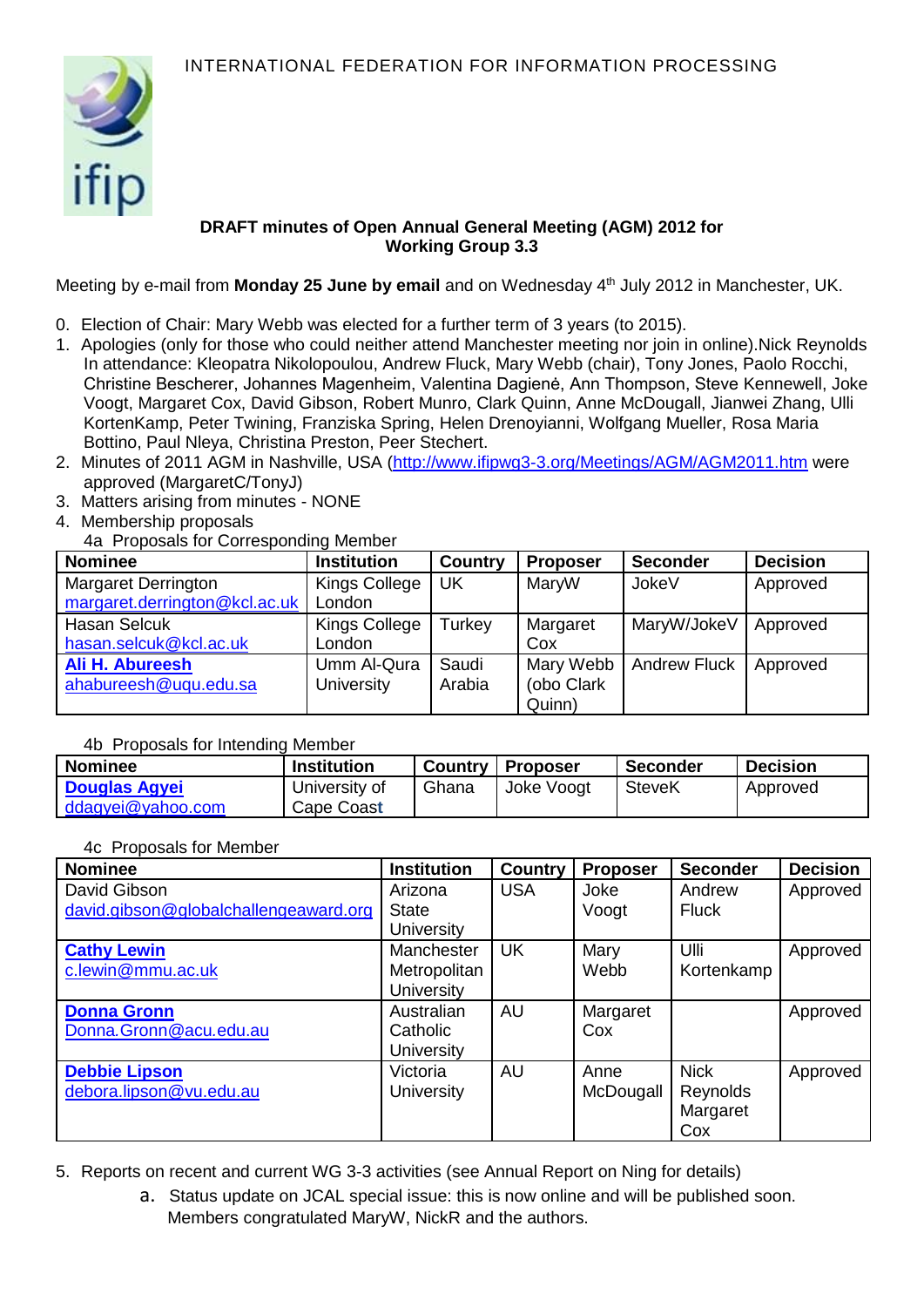# b. Edusummit 2011

# 6. Communications

Members discussed various modes of communication. There was general agreement that the website was necessary as an initial point of contact and information, and that the links to other TC3 and WG3.3 sites were important. There was discussion about the format of Yahoo emails, as several members reported difficulties with following long series of messages and in finding attachments. On the other hand there was general satisfaction with the Ning.

SteveK and MargaretC asked whether it was possible to email through the Ning.

JokeV raised the issue of some members not receiving emails because they do not appear to be on the WG3.3 list [addressed by the Secretary].

Mary said that she would review communication with Andrew and Nick

## 6. Future activities of WG 3.3

- a. Members to report on their relevant research work [done online very helpful] See Annex 1
- b. WG3.3 at WCCE [hot topics & Call for Papers] Anticipated that discussion about the hot topics would continue online [on the Ning](http://ifip-education.ning.com/group/wg33) and that suggestions for symposia or papers at WCCE 2013 would be made.
- c. A strategic plan for WG3.3: Strategic activities could include continuing to work on the hot topics; reconsidering the use of the acronym ICT in our title and writings (compare with TEL – Technology Enhanced Learning); investigate the possibility of online participation in EduSummit 2013 for Full members.
- d. Suggestion to meet with Working Groups 3.1 and 3.2 at Joint IFIP Conference, University of Potsdam, Germany 7-10 April or July 2014. Slight preference for July.
- 7. News from IFIP Technical Committee 3 for Education
- 8. Date and location of next AGM: at WCCE 2013 in Torun, Poland see call for papers at <http://wcce2013.umk.pl/>.
- 9. AOB
- a. JokeV advised the meeting of the low rating of the E&IT journal, which meant that most WG members would not submit articles. Many members are either not permitted to submit to such low rated journals by their institutions or strongly discouraged from submitting. SteveK briefly commented on the process of increasing the rating of a journal. Getting EAIT on to the ISI/ Thompson Reuters list

[http://thomsonreuters.com/products\\_services/science/free/essays/journal\\_selection\\_process/](http://thomsonreuters.com/products_services/science/free/essays/journal_selection_process/) Mary commented that the E&IT journal is on agenda for TC3 meeting and we will raise these issues.

<with many thanks to Tony Jones for notes taken at the Manchester AGM meeting>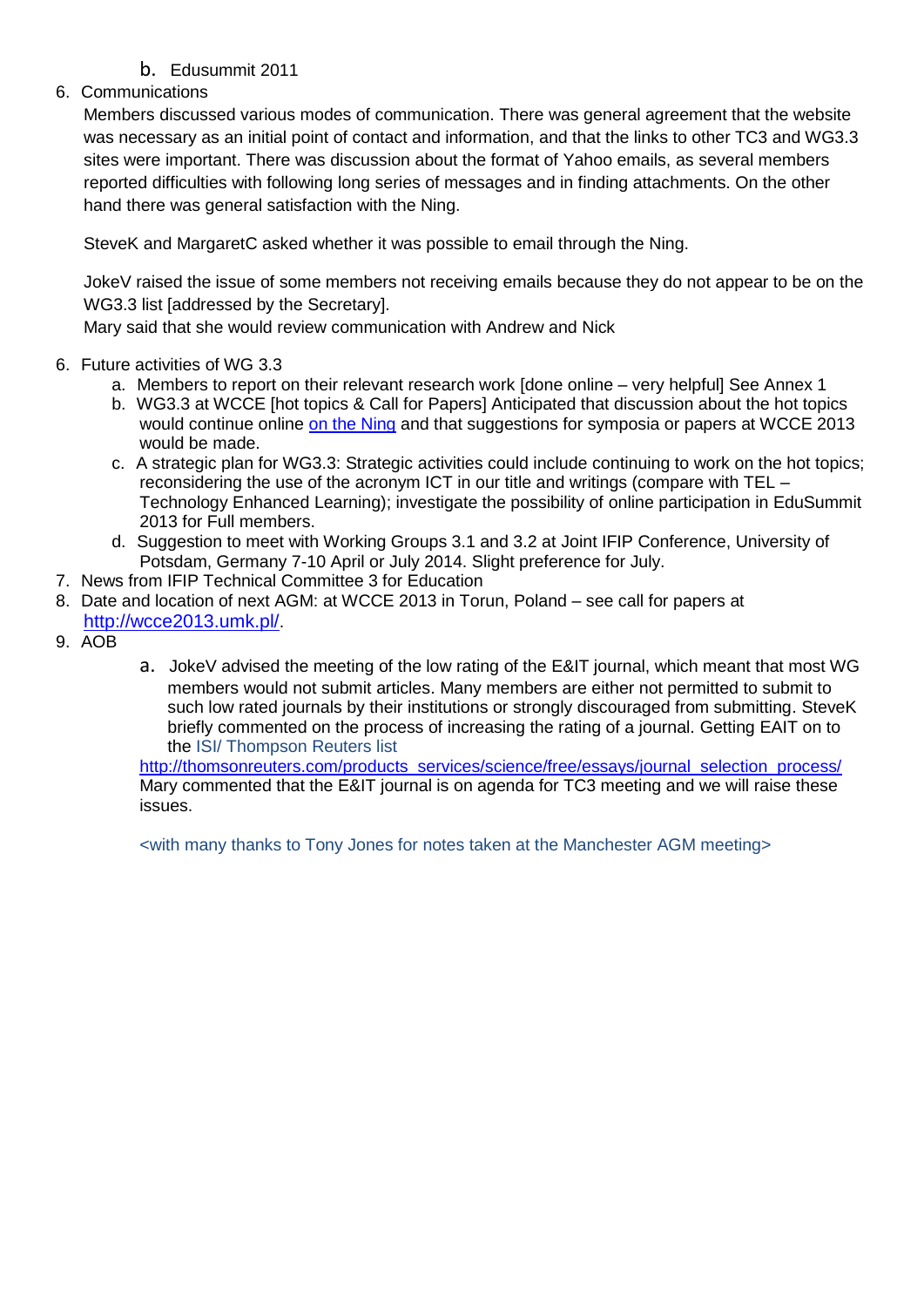## Annex 1 **Relevant Research work by members**

**Peter Twining**'s research work

- Professional Development of Teachers with a particular focus on ICT (e.g. I co-authored [the](http://dl.dropbox.com/u/9088553/Twining%20et%20al%202011%20EDUsummIT%20TWG3%20Report.pdf) report from the [UNESCO EDUsummIT on Teacher Professional Development\)](http://dl.dropbox.com/u/9088553/Twining%20et%20al%202011%20EDUsummIT%20TWG3%20Report.pdf)
- Developing something called the Education Futures Evidence Hub a 'social-networking site' to help practitioners, researchers, policy makers and commercial folk to share evidence about what works in education. Based on an engine developed by the Knowledge Media Institute at the Open University. Currently overhauling the user interface to make it more user friendly – planning to launch publicly in September. Initial content will be focussed on mobile devices in school.
- Vital Guides a series of strategic guides, based on research that we are starting to conduct, on issues related to topics such as: Moving to the cloud; Responsible use policies for mobile phones; Digital Leaders Programmes (pupils who provide leadership within a school for aspects of ICT); 1 To 1 Computing; BYOD (Bring your own device); BYOT (bring your own technology)

I would be particularly keen to hear from folk who are doing work related to the Vital Guides …

## **Margaret Cox**

I will report on this at the actual meeting – not much time to do anything before except for those who don't know about the 4 year project I have been running called hapTEL – haptics in education a useful web article produced by the BBC to find out more information would be

<http://www.bbc.co.uk/news/health-13867881>

## **Ulli Kortenkamp**

\* ODS - OpenDiscoverySpace, see [http://opendiscoveryspace.eu](http://opendiscoveryspace.eu/) and [http://i2geo.net,](http://i2geo.net/) a federated platform for better adoption of electronic resources in teaching and learning, continuing our Intergeo efforts for interoperable interactive Geometry

\* Applying Activity Theory to the design of learning environments, in particular on Multi-Touch-Devices

\* Starting a research project with an iPad class on the use of such devices for mathematics teaching & learning (in particular grade 5-10)

\* Intelligent and computer-based assessment in Mathematics, for example within the SAiL-M project [http://sail-m.de](http://sail-m.de/)

\* Interactive Mathematics, see [http://cinderella.de](http://cinderella.de/) and [http://mathe-vital.de](http://mathe-vital.de/) for examples

If anybody is interested in cooperating on these or similar projects - please just contact me. I just moved to another University, see below.

Martin-Luther-Universität Halle-Wittenberg, Institut für Mathematik, Didaktik der Mathematik D-06099 Halle (Saale)

#### **Jianwei Zhang**

I really appreciate having this online part of our AGM, as I will not be able to attend the meeting in Manchester.

I'm currently working on the following project:

1) 2011-2014 Fostering Collective Progress in Online Discourse for Sustained Knowledge Building. Funded by the Cyberlearning: Transforming Education program of National Science Foundation (NSF #1122573)

Classroom innovations to prepare students for creative careers in the 21st century need to engage students in sustained, progressive inquiry by which ideas are continually developed and refined giving rise to higher-level goals.